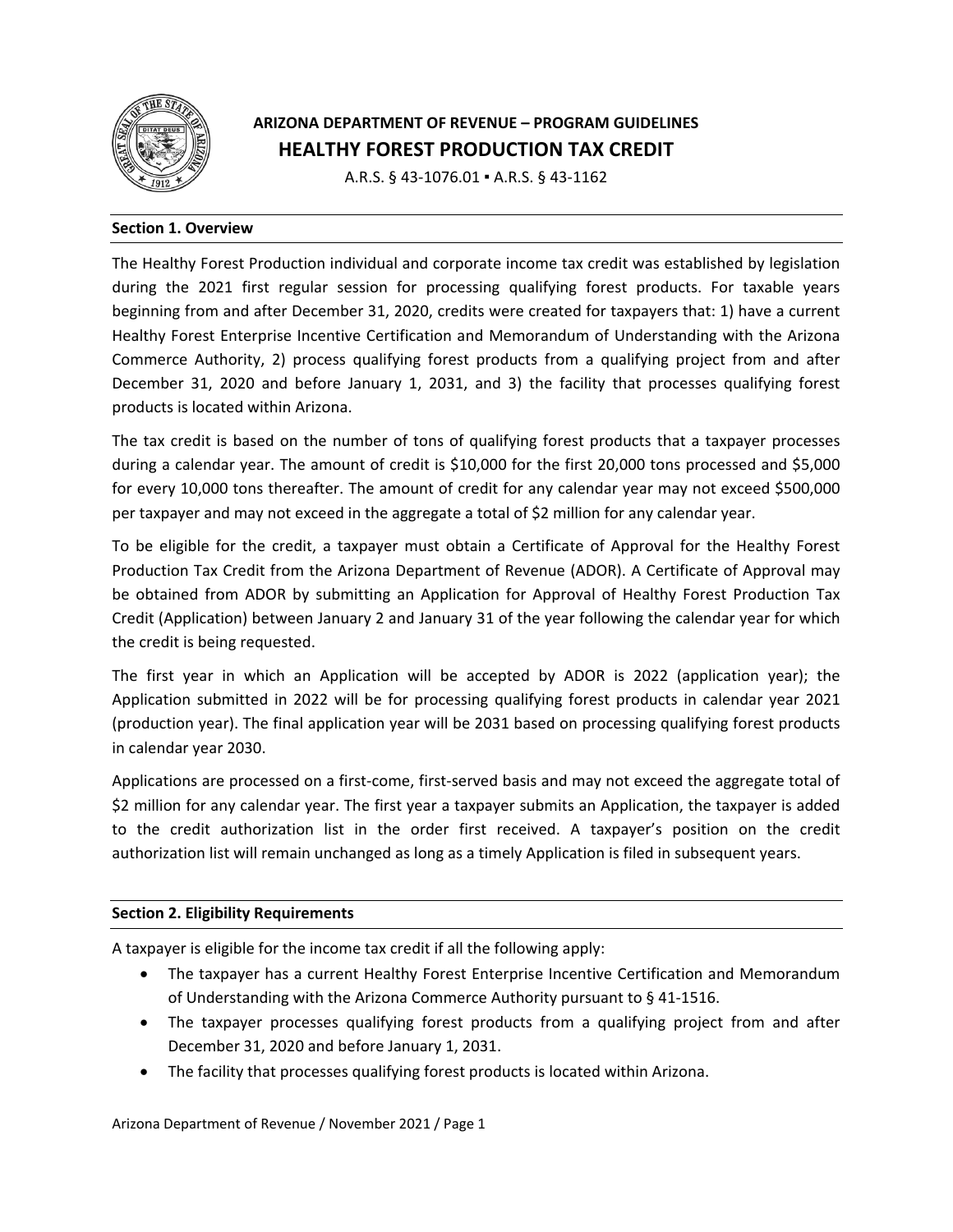## **Section 3. Explanation of the Income Tax Credit**

A taxpayer is eligible to seek authorization of the income tax credit if the taxpayer processes qualifying forest products from a qualifying project from and after December 31, 2020 and before January 1, 2031. For the purpose of this tax credit, processed or processing means any change in the physical structure of qualifying forest products removed from a qualifying project into a marketable commercial product or component of a product that has commercial value to a consumer or purchaser and that is ready to be used with or without further altering its form.

Qualifying forest products means dead standing and fallen timber, and forest thinning associated with the harvest of small diameter timber, slash, wood chips, peelings, brush, and other woody vegetation (as defined in § 41‐1516) that are sourced within Arizona. Qualifying project means harvesting, transporting, or processing qualifying forest products as prescribed in § 41‐1516.

For a facility that processes qualifying forest products, the amount of the income tax credit is:

- \$10,000 for the first 20,000 tons and \$5,000 for every 10,000 tons thereafter of qualifying forest products the taxpayer processes in the calendar year.
- The amount of the tax credit for any calendar year cannot exceed \$500,000 per taxpayer who processes qualifying forest products.
- The aggregate total for any calendar year cannot exceed \$2 million.

The income tax credit is based on the number of tons of qualifying forest products that a taxpayer processes during a calendar year. For a taxpayer that files on a fiscal year basis, the credit shall be claimed on the income tax return for the taxable year in which the calendar year ends.

Co-owners of a facility that processes qualifying forest products (including partners in a partnership and shareholders of an S Corporation) may each claim only the pro rata share of the credit allowed based on ownership interest. The total credit allowed all such owners who process qualifying forest products may not exceed the amount that would have been allowed for a sole owner.

If the allowable tax credit exceeds the income tax otherwise due on the taxpayer's income, the amount of the credit not used to offset taxes may be carried forward for not more than five consecutive taxable years as a credit against subsequent years' income tax liability.

#### **Section 4. Income Tax Credit Limitations**

1. ADOR cannot approve more than \$2 million in income tax credits for a calendar year. The \$2 million limit is for the individual income tax credit and corporate income tax credit combined. Once the \$2 million credit limitation is approved, no additional tax credits will be approved, even if the amounts certified to any taxpayer are not claimed.

2. The amount of income tax credit approved for any calendar year shall not exceed \$500,000 per taxpayer who processes qualifying forest products.

3. ADOR may only accept Applications postmarked from January 2 through January 31 of the year following the production year.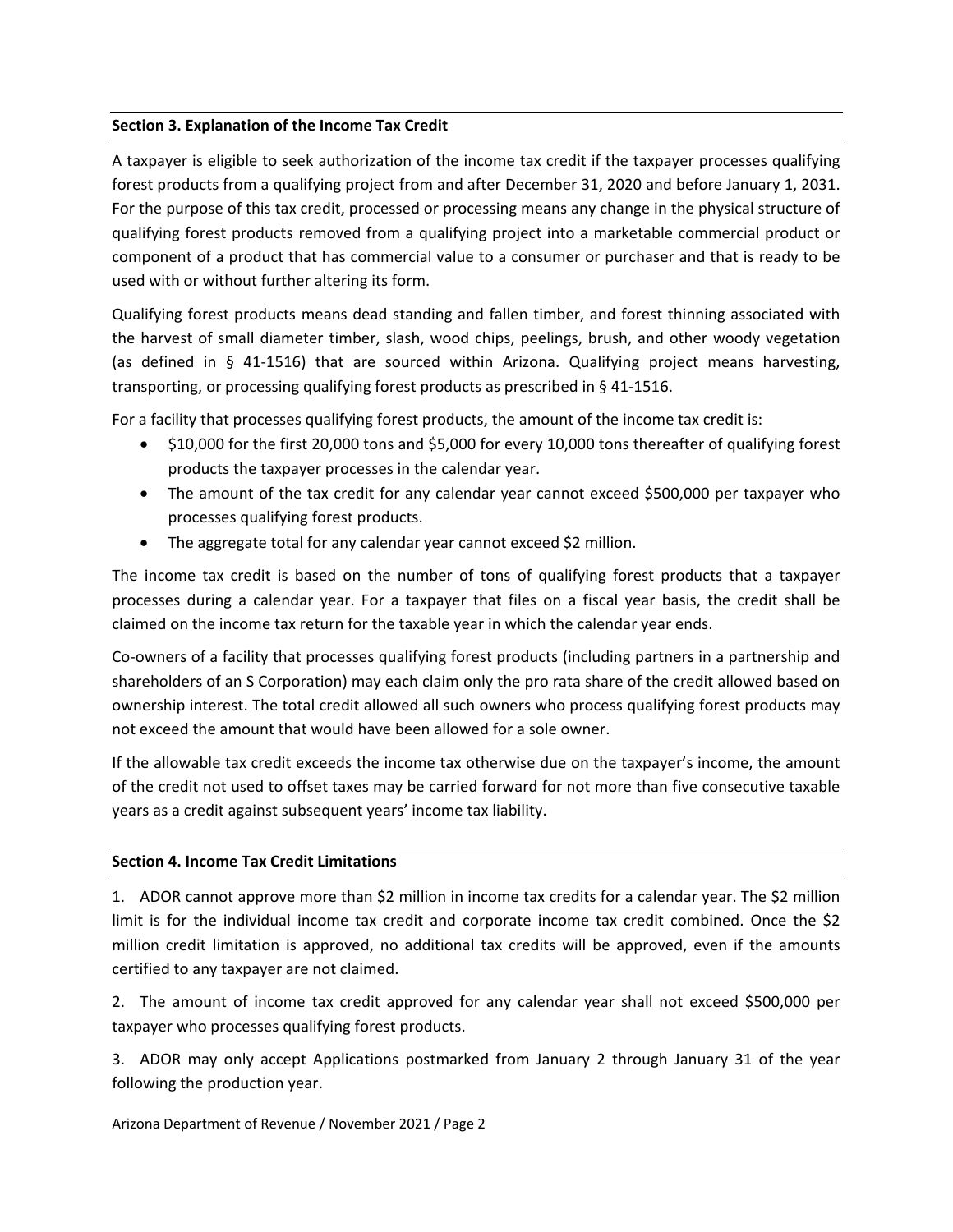4. Only Applications from taxpayers that have a current Healthy Forest Enterprise Incentive Certificate and Memorandum of Understanding with the Arizona Commerce Authority pursuant to § 41‐1516 will be approved.

5. Only Applications for taxpayers processing qualifying forest products from a qualifying project from and after December 31, 2020 and before January 1, 2031 will be approved.

6. Only Applications from a facility that processes qualifying forest products that is located within Arizona will be approved.

#### **Section 5. Calendar Year Limitation Management**

1. ADOR may approve \$2 million in income tax credits annually for processing qualifying forest products within Arizona in calendar years 2021 through 2030.

2. Income tax credits are authorized on a first‐come, first‐served basis according to the placement number established.

3. ADOR will only accept Applications by Express Mail dated January 2 through January 31 of the Application Year. No Applications will be accepted prior to January 2, 2022.

#### **Section 6. Application for Approval of Healthy Forest Production Tax Credit**

The Application should be submitted by the taxpayer that has a current Healthy Forest Enterprise Incentive Certification and Memorandum of Understanding with the Arizona Commerce Authority.

The Application shall include:

- 1. Name, address, social security number, or federal employer identification number of the applicant.
- 2. The location of the taxpayer's facility that processes qualifying forest products for which the credit is claimed.
- 3. The amount of the credit for which they may be eligible.
- 4. The date the taxpayer began processing commercially marketable amounts of qualifying forest products.

ADOR is also requiring the following information to be supplied on the Application:

- 1. The business structure of the Applicant (a C corporation, an S corporation, a sole proprietorship, a partnership, or an LLC).
- 2. If the applicant business has any affiliates or subsidiaries, all other entities must be listed on the application or a copy of the federal Form 851 must be attached.
- 3. If this credit will be passed through to shareholders or partners, a schedule should be attached listing the names of the shareholders or partners, with social security numbers or federal employer identification numbers, and percent of ownership. If the percent of ownership on the taxpayer's tax return for the tax year for which the credit is being claimed is different from what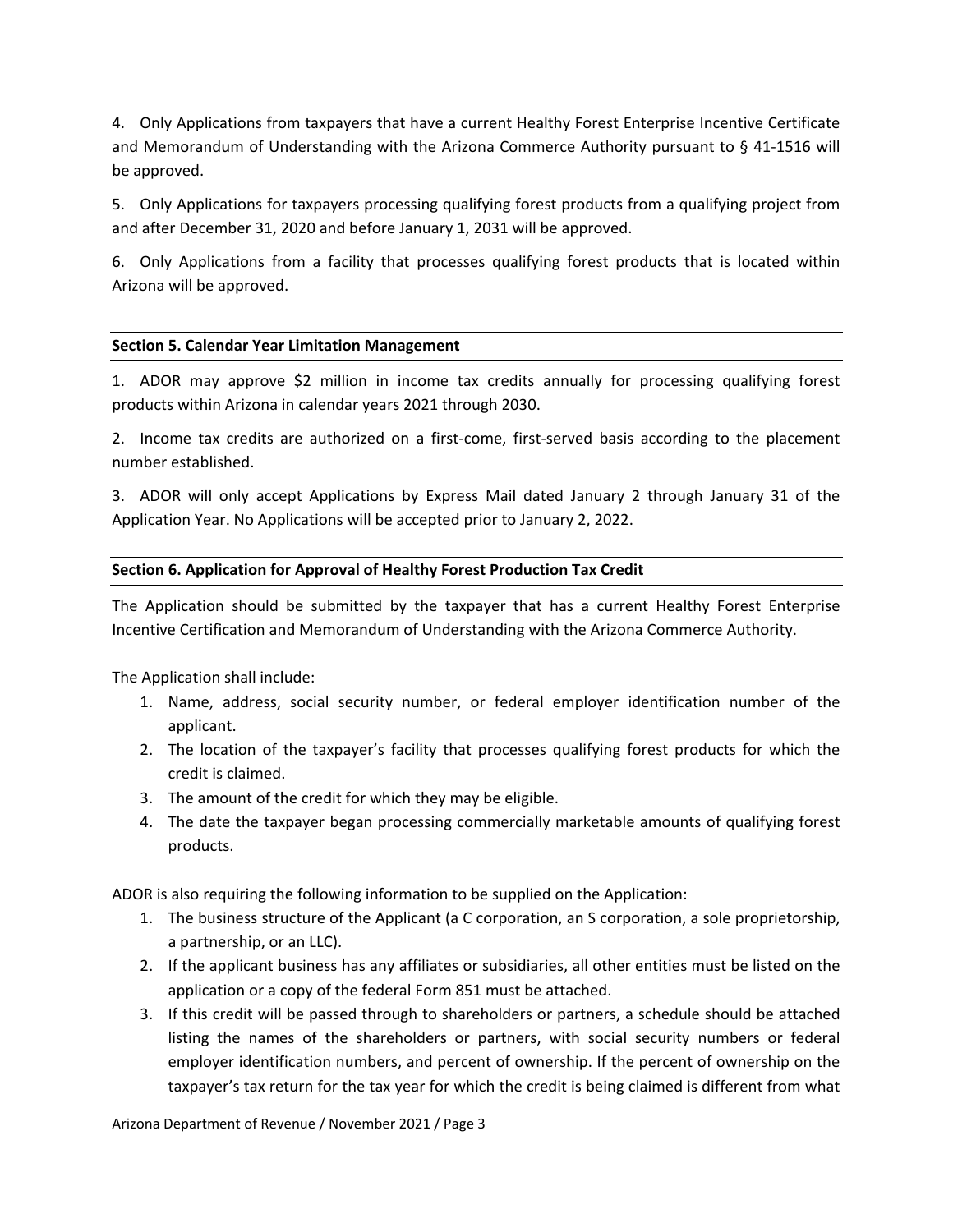is shown on the application, the taxpayer must submit an addendum containing the updated information on shareholders or partners and percentages within 30 days of filing the income tax return. Failure to submit an addendum could result in problems with credits claimed on tax returns.

- 4. A contact person, with title, phone number, fax number, and email. If this person is not a corporate officer, a Power of Attorney should be included for the contact person. Power of Attorney and Disclosure forms are available at https://azdor.gov/forms/poa-and-disclosureforms.
- 5. An affidavit signed by an officer of the applicant company. By signing the affidavit, the company agrees that the information contained in the Application is true and correct under penalty of perjury, that the qualifying forest products are processed in a facility located in Arizona and the applicant has a current Healthy Forest Enterprise Incentive Certification and Memorandum of Understanding with the Arizona Commerce Authority.

There are two types of Applications, determined by which box is checked at the beginning of Section A of the Application. Checking the first box means that this is an Initial Application. The Initial Application is intended to obtain a spot on the Credit Authorization List and obtain approval of credit, if available.

Checking the second box indicates that this is a Renewal Application. The applicant already has a spot on the Credit Authorization List and the Renewal Application seeks a tax credit in a subsequent year.

It is possible that a taxpayer with a spot on the Credit Authorization List loses their position for failing to submit a Renewal Application between January 2 and January 31 or no qualifying forest products were processed in a subsequent calendar year. In this case, another Initial Application will need to be submitted for the qualifying forest production in a subsequent year to establish a new position on the Credit Authorization List.

## **Section 7. Application Processing and Placement on the Credit Authorization List.**

1. Applications must be sent by United States Postal Service Express Mail with an Origin Accepted date of January 2 through January 31. Applications can be sent during this period in 2022 through 2031. If the due date of the Application falls on a Saturday, Sunday or legal holiday, the Application shall be considered timely if postmarked on the next business day.

*EXAMPLE: January 31, 2026 falls on a Saturday. An Application postmarked on February 2, 2026 would be considered timely.*

- 2. Only Applications sent through the United States Postal Services Express Mail will be accepted. No applications will be accepted through any other delivery methods.
- 3. All Express Mail Applications should be sent to:

Arizona Department of Revenue Healthy Forest Production Tax Credit Program

Arizona Department of Revenue / November 2021 / Page 4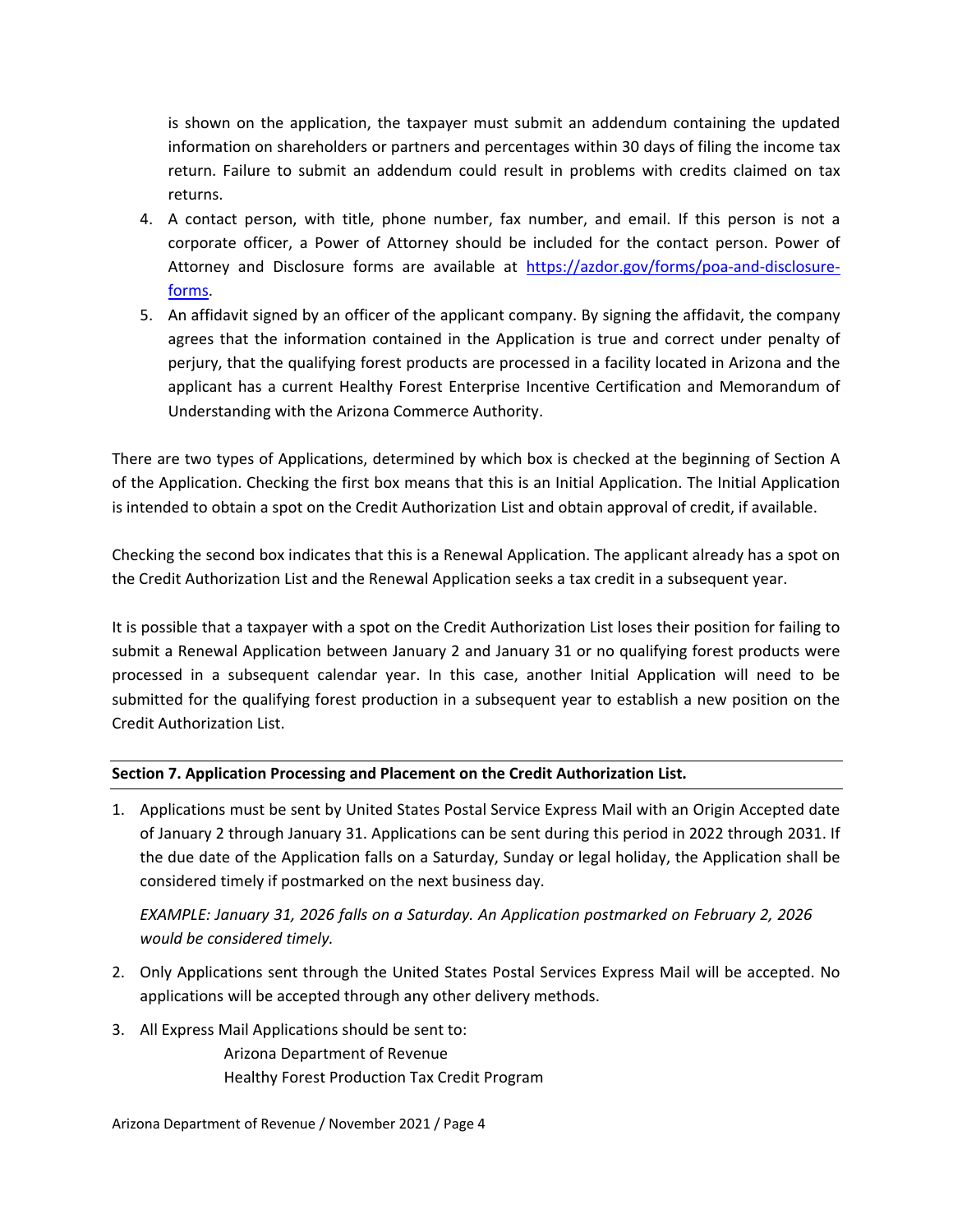Office of Economic Research & Analysis P.O. Box 29099 Phoenix, Arizona 85038

- 4. Each Initial Application will be assigned a placement number that reflects the date and time on the Express Mail label.
- 5. Every Initial Application submitted by Express Mail dated from January 2 through January 31 will be placed on the Credit Authorization List in the order of date and time on the Express Mail label. If multiple Applications have the same date and time on their Express Mail label, they will be put in order through a process of a random, blind draw.
- 6. Every complete Renewal Application with a timely Express Mail date will serve to maintain the taxpayer's previously established place on the Credit Authorization List.
- 7. If the Application is reviewed and determined to be invalid or in some way not eligible for the credit, the Application will be removed from the Credit Authorization List. *APPLICATIONS THAT DO NOT INCLUDE ALL REQUIRED INFORMATION ARE INVALID AND WILL NOT BE ACCEPTED.*
- 8. If the Initial Application is reviewed and determined to be a valid Application eligible for a credit, the Application will receive a position on the Credit Authorization List that will be maintained from year to year if timely, complete Renewal Applications continue to be received. The numerical position on the Credit Authorization List may shift if other Applications received prior to this one drop from the list.

*EXAMPLE: Taxpayer A received the first position on the Credit Authorization List established in 2022 for production year 2021. Taxpayer A continued to process qualifying forest products in 2022. Taxpayer A submits a Renewal Application for credit for the 2022 Production Year in late January 2023. The Renewal Application received later in January in a year after the placement position on the Credit Authorization List is established does not affect the placement position initially established.*

*EXAMPLE: Taxpayer C received the third position on the Credit Authorization List established in 2022 for production year 2021. Taxpayer D received the fourth position on the Credit Authorization List for the same year. Taxpayer C fails to submit an application in 2023 for production year 2022. Therefore, Taxpayer C is removed from the Credit Authorization List and Taxpayer D moves into the third position.*

- 9. To maintain the position on the Credit Authorization List, the taxpayer must submit a timely and complete Renewal Application in each of the subsequent calendar years.
- 10. If a taxpayer is removed from the Credit Authorization List, the taxpayer may establish a new position on the Credit Authorization List in a subsequent year by submitting a timely Initial Application. That new position on the Credit Authorization List will be further down the list, in an order relative to other Initial Applications received in the same Application Year.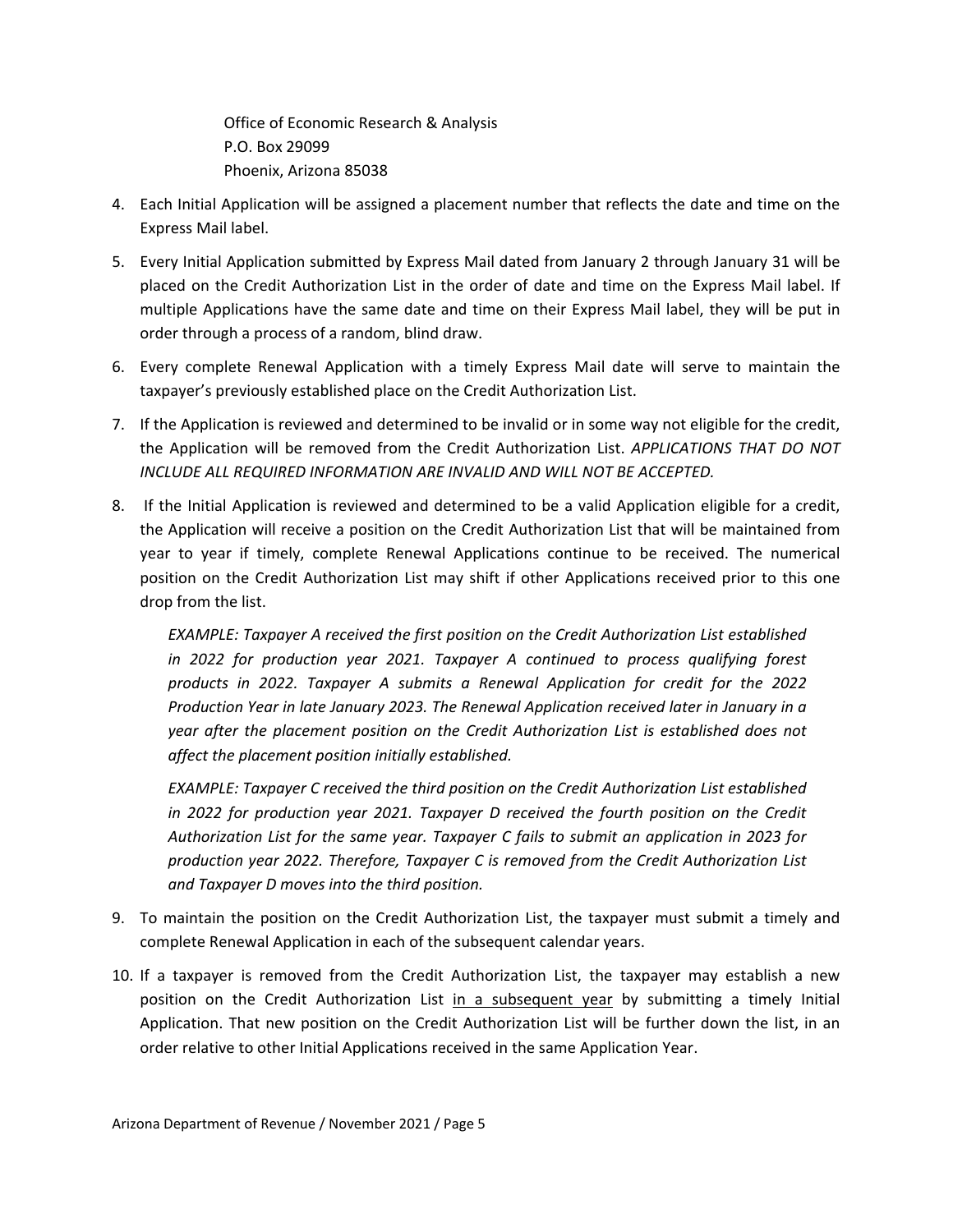*EXAMPLE: Taxpayer H was eighth on the Credit Authorization List for the first three years in which they were eligible. For the fourth year, Taxpayer H failed to file a complete or timely application. Taxpayer H was removed from the Credit Authorization List for year four. For the fifth year in which the taxpayer was eligible, Taxpayer H submitted a timely and complete Initial Application and received the fourteenth spot on the Credit Authorization List.*

- 11. The available credit will be allocated to taxpayers according to the position on the Credit Authorization List. Given the credit limitation of \$2 million per calendar year and the individual taxpayer limitation of \$500,000 per year, it is possible the first four taxpayers on the Credit Authorization List may be the only taxpayers that receive a Certificate. The remaining taxpayers will retain their position on the Credit Authorization List and may or may not be allocated income tax credit depending on the credit allocated to taxpayers holding a higher position on the Credit Authorization List.
- *12.* Even If the first few taxpayers on the Credit Authorization List are allocated the maximum \$2 million in credit for a calendar year, the credit is allocated each calendar year based on the tons of qualifying forest products the taxpayer processes in a given production year. Thus, a taxpayer may be allocated a credit in a subsequent year if those taxpayers holding a higher position number process less qualifying forest products.
- 13. If a taxpayer is placed on the Credit Authorization List and, if approved for the full amount of credit based on the number of tons processed would exceed the \$2 million dollar credit limit, ADOR will approve only the remaining credit amount that would not exceed the \$2 million credit limit.

#### **Section 8. Appeal Process**

If ADOR denies approval or approves less credit than the amount requested on an Application, the taxpayer may appeal the decision in accordance with A.R.S. Title 41, Chapter 6, Article 10. The taxpayer may appeal this decision; however, the denial prohibits the taxpayer from claiming a tax credit under this program unless the appeal is successful.

If ADOR denies approval or approves less credit than the amount requested on an Application, ADOR will reserve the amount of credit requested by the taxpayer from the credit limit, in the event that an appeal from the taxpayer is upheld. If the appeal is not upheld and a smaller amount of credit or no credit is certified by ADOR, the reserved credit amount will be allocated to the next eligible taxpayer(s) on the Credit Authorization List.